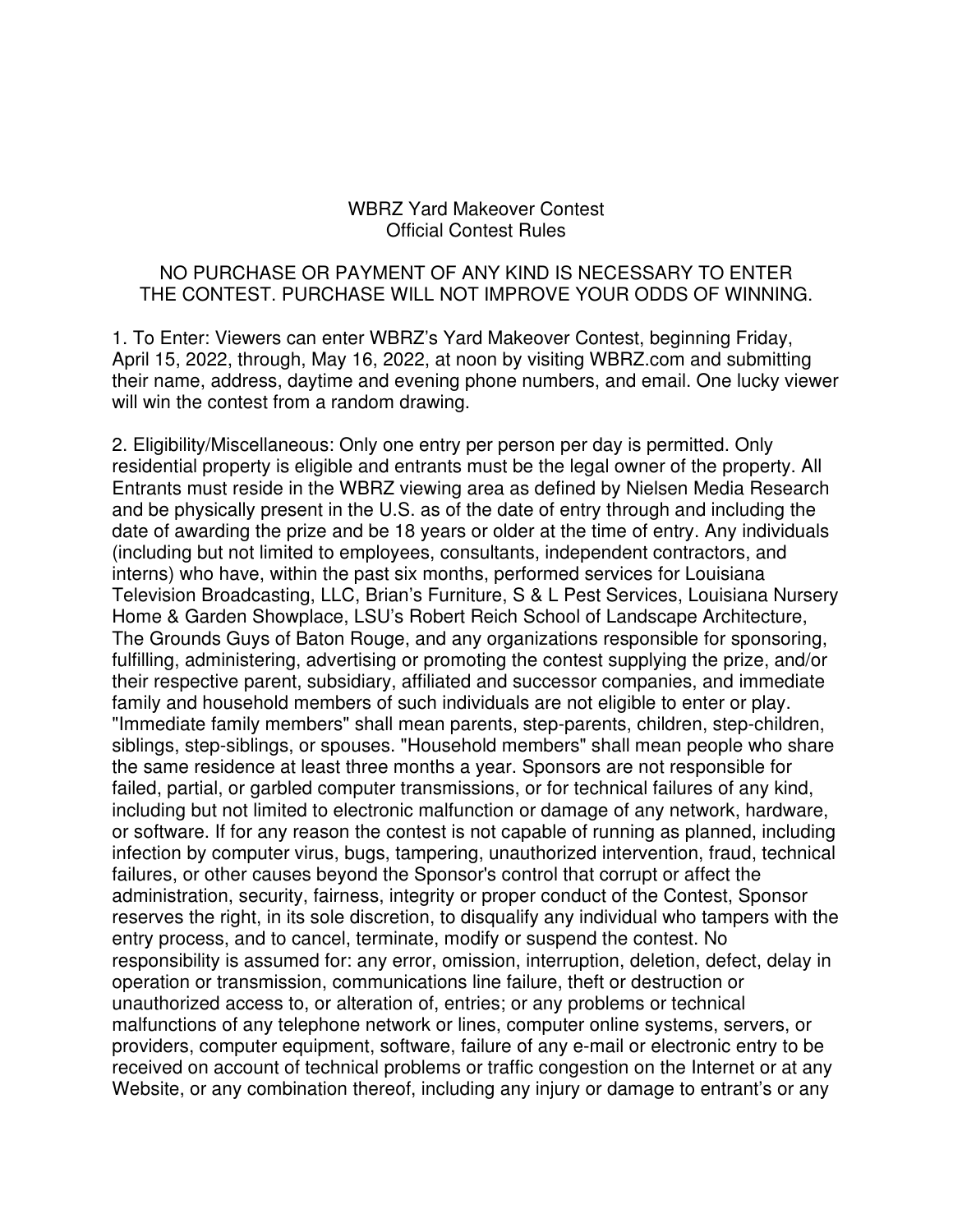other person's computer related to or resulting from participation in or downloading any materials from this contest. By entering this contest, entrants agree to be bound by contest rules and by decisions of sponsors, which are final as to all contest-related matters. Also, by participating in this contest and accepting any prize that they may win, entrants agree to release Louisiana Television Broadcasting, LLC and all sponsors, each of the respective officers, directors, agents, representatives, and employees, as well as each of the respective successors, representatives and assigns (collectively, the "Released Parties") from all actions, claims, injury, loss or damage arising in any manner, directly or indirectly, from participation in this contest and/or acceptance or use of the prize. Entrants also authorize the Released Parties to use their name, voice, likeness, biographical data, and city and state of residence in programming or promotional material or on a winner's list (if applicable) without further compensation unless prohibited by law. Void where prohibited. All federal, state, and local laws and regulations apply. All submissions become the sole property of Louisiana Television Broadcasting, LLC, the sponsors of this promotion, and will not be acknowledged. By entering or accepting the prize in this contest, the winners agree to conform to all applicable federal, state, and local laws. All licenses, registrations, federal, state, and local taxes, and tariffs are the winners' responsibility.

3. The winning entry will be drawn at random from all eligible entries received by Monday, May 16, 2022. The winner will be notified by telephone and/or email between May 16, 2022, and May 18, 2022, and will be required to sign and return within 2 business days of notification an Affidavit of Eligibility and Release and a Publicity Release where allowed by law. The winner's name will be announced on WBRZ News 2 or around Friday, May 20, 2022. To claim the prize, the winner must provide proof of age, identity, residency, and proof of homeownership. Failure to return these forms within the specified time may result in disqualification. In the event of any dispute concerning the identity of any entrant, the entry will be deemed submitted by the natural person who is the authorized holder of the transmitting e-mail account. "Authorized account holder" is defined as the natural person who is assigned to an e-mail address by an Internet access provider, online service provider, or other organization (e.g., business, educational institution, etc.) that is responsible for assigning e-mail addresses for the domain associated with the submitted e-mail address. If for any reason, the prize is not claimed or the winner is disqualified, the prize will be awarded to an alternate winner, selected at random from remaining valid, eligible entries timely submitted. No automatically generated entries will be accepted. In the event of a dispute as to the identification of any entrant, the entrant will be deemed the individual named on the applicable entry form or by WBRZ TV.

4. The winner of the contest is welcome to offer input on the yard makeover; however, all final decisions on design, plant selection, planting and patio, and garden accessories will be made by the contest sponsors. By entering the contest, the winner releases all rights to the design of the makeover. No additions outside of the budget will be permitted.